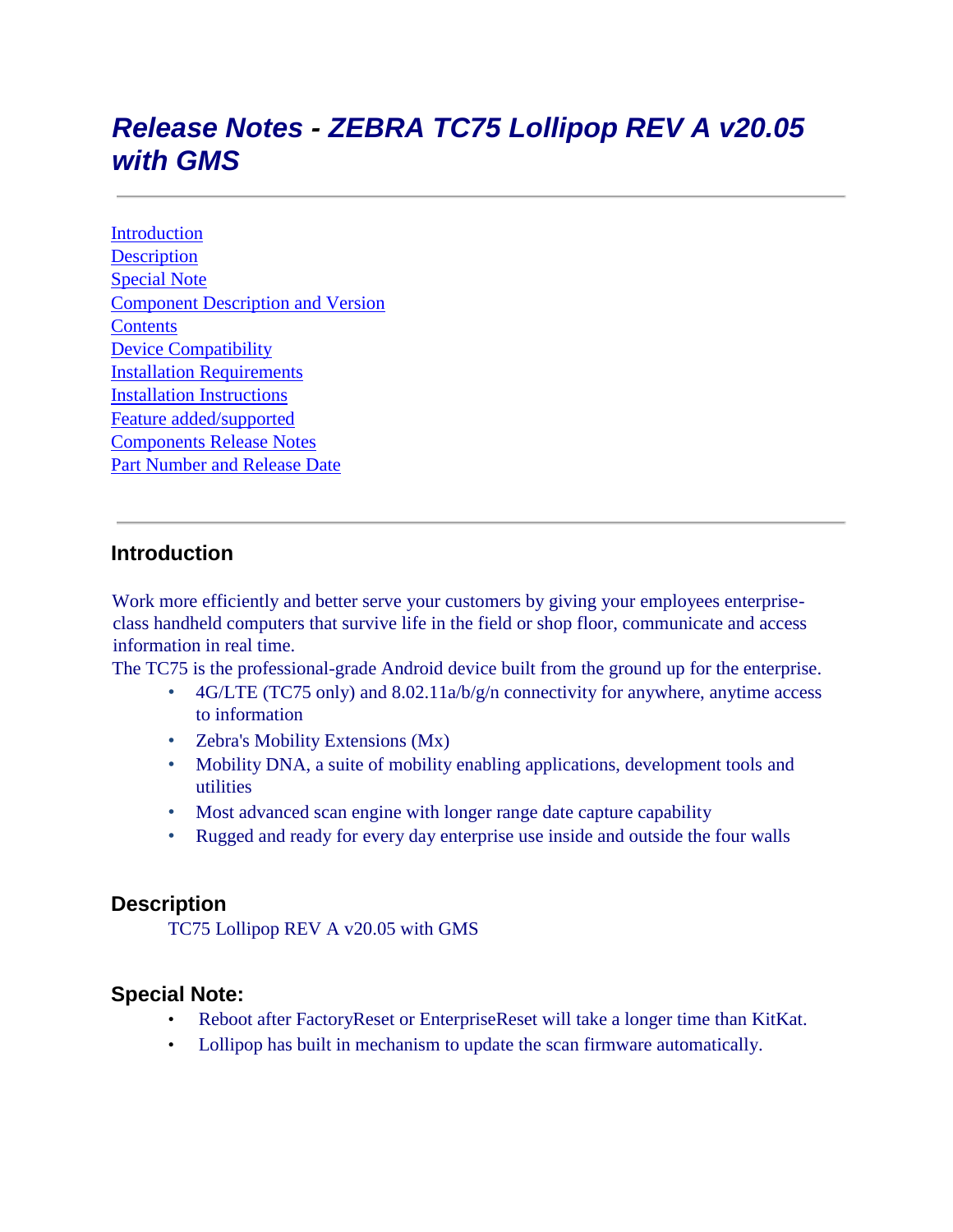- A Separate downgrade package is released in support central to downgrade smoothly to KitKat via recovery method. This package contains the Enterprise Reset Embedded in it.
- Downgrade from Lollipop to KitKat through MSP is not supported.
- **Button\_L1 (SCAN BTN) cannot be remapped with Recent Apps key.**

# <span id="page-1-0"></span>**Component Description and Version**

| <b>Component / Description</b>     | <b>Version</b>                       |
|------------------------------------|--------------------------------------|
| <b>Product Build Number</b>        | 01-20-05-LG-00-MV                    |
| <b>Finger Print ID</b>             | Zebra/TC75/TC75:5.1.1/01-20-05-LG-   |
|                                    | 00MV/21:user/release-keys            |
| <b>Android Version</b>             | 5.1.1                                |
| <b>Linux Kernel</b>                | 3.4.0                                |
| <b>Android SDK Level</b>           | 22                                   |
| Android security patch level       | 2016-08-01                           |
| Platform (TI/MPA/ etc)             | <b>QC 8960 Pro</b>                   |
| <b>Flash Size</b>                  | 8GB                                  |
| <b>RAM Size</b>                    | 1GB                                  |
| <b>MSP</b> Package                 | 7.08.85                              |
| Scanning                           | 16.08.32.00                          |
| SimulScan                          | 2.6 SimulScanEngine 1.13.6           |
| Datawedge                          | 5.0.17                               |
| <b>EMDK</b>                        | Service 5.0.3.0                      |
| OSX/Mx                             | OSX 51.5.2.7 / MXMF version: 5.3.1.0 |
| Wi-Fi                              | FUSION_QA_2.00.0.0.011               |
| <b>PTT</b>                         | 3.1.27                               |
| <b>Touch FW</b>                    | STYLUS-80_GLOVE-105, FW:1.2.AA       |
| <b>RxLog</b>                       | 4.58.0.0                             |
| <b>Mlog</b>                        | v06.54 / Service v06.54              |
| B2M                                | 1.0.0.297                            |
| <b>Bluetooth Pairing Utility</b>   | 3.6                                  |
| <b>DataAnalytics</b>               | 1.0.2.1768                           |
| <b>File Browser</b>                | Ver 1.17                             |
| <b>Stage Now</b>                   | 2.4.1.1139                           |
| <b>App Gallery</b>                 | 2.3.8                                |
| <b>Tech Docs</b>                   | 1.0.0                                |
| <b>WLAN</b>                        | WLAN-1240294.1                       |
| <b>NFC</b>                         | NFC_NCIHAL_AR3.5.0_Lollipop, FW:122  |
| Sensors (Accel, Gyro, Light, Prox) | $\overline{1}, 1, 1, 1$              |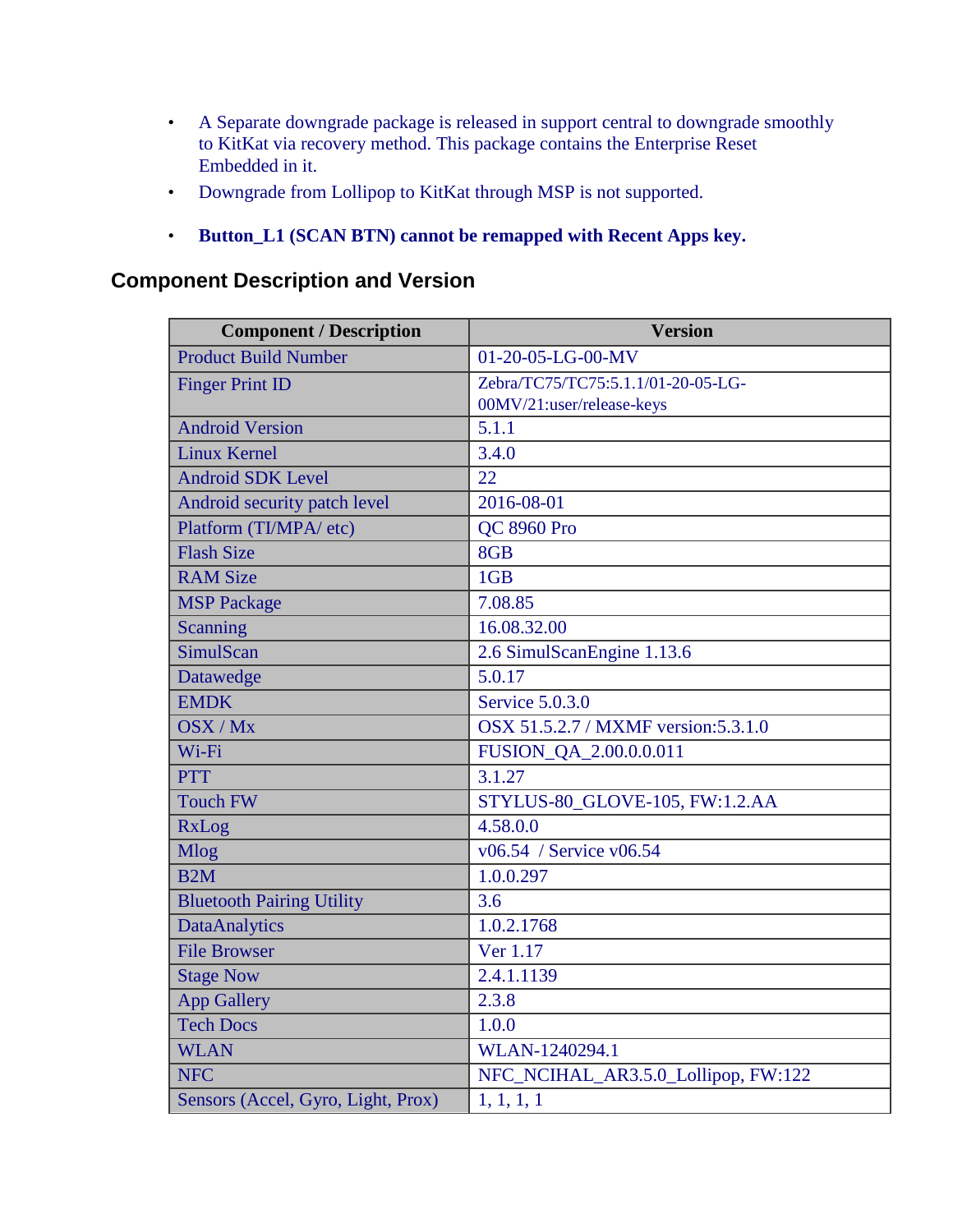| Camera                    | CAM-FRONT-1.0.0 CAM-REAR-1.0.0                       |
|---------------------------|------------------------------------------------------|
| <b>MSRN</b>               | 0.94                                                 |
| MobiControl               | 12.2.0. Build 23469                                  |
| <b>WWAN</b>               | QP200-W150502A-6102076                               |
| <b>RIL</b>                | Qualcomm RIL 1.0                                     |
| <b>TS.25</b>              | MAY022016                                            |
| <b>GPS</b>                | GPS-1.0.0                                            |
| <b>ZVC</b>                | 1,1,22                                               |
| <b>NFC Payment Manger</b> | 2.0.1                                                |
| <b>IST</b>                | App:1.00 build 3/Service: 1.00 build 1/Firmware:1.00 |
|                           | build 4                                              |
| <b>Battery Manger</b>     | 1.30                                                 |

# <span id="page-2-0"></span>**Contents**

| <b>File</b>            | <b>Description</b>                                                                                                               |
|------------------------|----------------------------------------------------------------------------------------------------------------------------------|
| T75N0LXXARGEF02005.zip | <b>Full Software Update</b>                                                                                                      |
| T75N0LXXAREXX02005.zip | Enterprise Reset - Wipes all partitions/data except<br>Enterprise folder/partition & On Device Storage<br>$\sqrt{\text{sdcard}}$ |
| T75N0LXXARFXX02005.zip | <b>Factory Reset - Wipes all partitions/folders</b><br>including enterprise but except On Device Storage<br>$(\text{/sdcard})$   |
| T75N0LXXAAGEF02005.apf | Used by MSP/AW - Full Package update                                                                                             |
| T75N0LXXAAEXX02005.apf | Used by $MSP/AW$ – Enterprise reset                                                                                              |
| T75N0LXXAAFXX02005.apf | Used by $MSP/AW - Factory$ reset                                                                                                 |

# <span id="page-2-1"></span>**Device Compatibility**

This software release has been approved for use with the following Symbol devices.

| <b>Device</b>    | <b>Operating System</b>           |
|------------------|-----------------------------------|
| TC75AH-GA11ES-A1 | Android 4.4.3, Android 5.1.1      |
| TC75AH-GA11ES-A2 | Android 4.4.3, Android 5.1.1      |
| TC75BH-GA11ES    | Android 4.4.3, Android 5.1.1      |
| TC75BH-GA11ES-TW | Android $4.4.3$ , Android $5.1.1$ |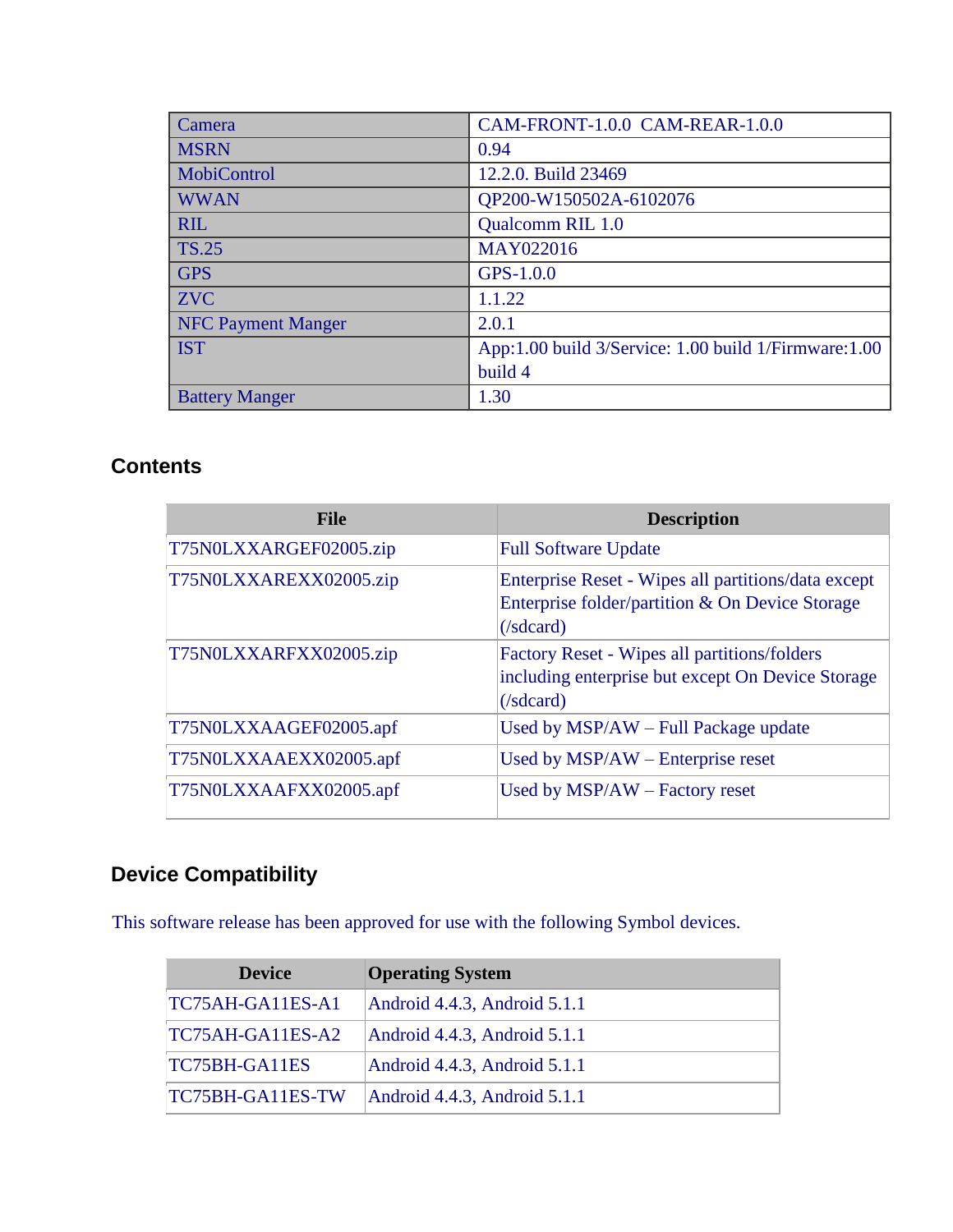| TC75BH-GA11ES-IA | $\text{Android } 4.4.3$ , Android 5.1.1 |
|------------------|-----------------------------------------|
| TC75BH-GA11ES-BR | $\Box$ Android 4.4.3, Android 5.1.1     |

### <span id="page-3-0"></span>**Installation Requirements**

This Software has to be used with compatible devices listed above. Internal SD Card should have 500 MB of free space.

How to find the Internal SD card free Space? Here are the methods:

#### **Method 1:**

- 1. Connect the device to a PC using Snap-on and allow the PC to access the device storage.
- 2. Check the Free storage available in "Internal Storage". Make sure the free storage is more than 500MB.
- 3. Factory reset or Enterprise Reset can be performed to free up internal storage space.

#### **Method 2:**

- 1. In the device, Open "Storage" under "Setting" menu and look for Available space under "Internal Storage" section (which has total space as 1GB).
- 2. The Available memory should be more than 500MB.
- 3. Factory reset or Enterprise Reset can be performed to free up internal storage space

## <span id="page-3-1"></span>**Installation Instructions**

- 1. Plug the TC75 to the USB Cable and then the Cable to the PC. If you have a Cradle with USB connectivity, connect it.
- 2. You will be connected as a media device.
- 3. Download following packages
	- a. T75N0LXXARGEF02005.zip (Full Package Update v20.05)
	- b. T75N0LXXARFXX02005.zip (Factory Reset Package v20.05)
	- c. T75N0LXXAREXX02005.zip (Enterprise Reset Package v20.05)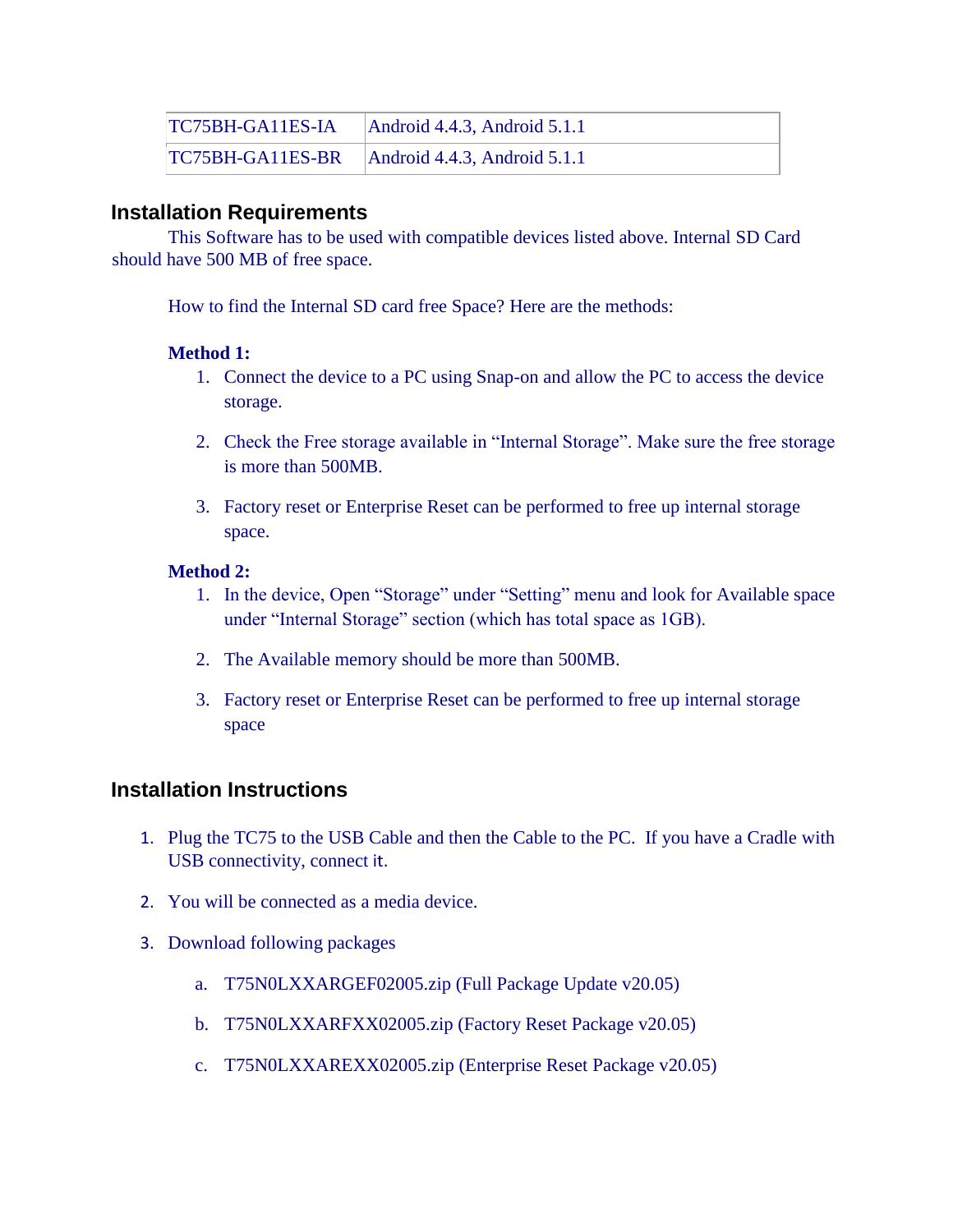- 4. Now, copy the .zip files (and the Optional files too) to your TC75's storage.
- 5. You will need to put your device into Recovery Mode.
	- a. Hold the "Power Key" until "Reset" option appears and then release
	- b. Tap "Reset" and then immediately hold the "PTT Key" until recovery mode is initiated (Let go after you feel the vibration)
	- c. Once on the Recovery Screen, scroll down using "Volume Keys" +/- to the location where you copied the files and press the "PTT Key"
	- d. Follow same procedure and select the **T75N0LXXARGEF02005.zip** (the Full Package Update v20.05), with "PTT Key"
	- e. Upon completion, the device will reboot to Recovery Mode screen.
	- f. Next step only if you are switching between GMS and NON-GMS software, otherwise this step is not required.
		- If you are updating device from GMS to NON-GMS or Vice Versa, it is required to either use T75N0LXXARFXX02005.zip (Factory Reset, this will give complete OOB experience) or at Minimum, please do a T75N0LXXAREXX02005.zip (Enterprise Reset).
	- g. If you are going to install the optional packages, then do so now with the same procedure used above.
	- h. Upon completion of all of the updates, the device will reboot to Recovery Mode screen. Select, "reboot system now" with the "PTT Key", you will see device reboot to Android Home Screen, then
- 6. Go to "Settings" and scroll down to "About phone" and look at the "Build number". It should end with "01-20-05-LG-00-MV". Now, you can start using the TC75, please manually set the date and time. Go to "Settings" and scroll down to "Date & time" and set the correct Date/Time by un-checking "Automatic date & time" and "Automatic time zone" and then select "Select time zone", "Set date", "Set time" to set the desired values. Lastly, put check marks back in "Automatic date  $\&$  time" and "Automatic time zone".
- 7. Now you are all set to use your updated TC75 with GMS.

### **Downgrade instruction from Lollipop to KitKat:**

Follow the same steps mentioned above to downgrade but replace the package with latest KitKat packages. The latest version for KitKat GMS is available [here.](https://portal.motorolasolutions.com/Support/US-EN/Resolution?solutionId=100511&redirectForm=search&searchQuery=%3FsearchType%3Dsimple%26searchTerm%3DTC75) When downgrading via Recovery method, make sure to use OS Recovery package followed by enterprise Reset together. This is a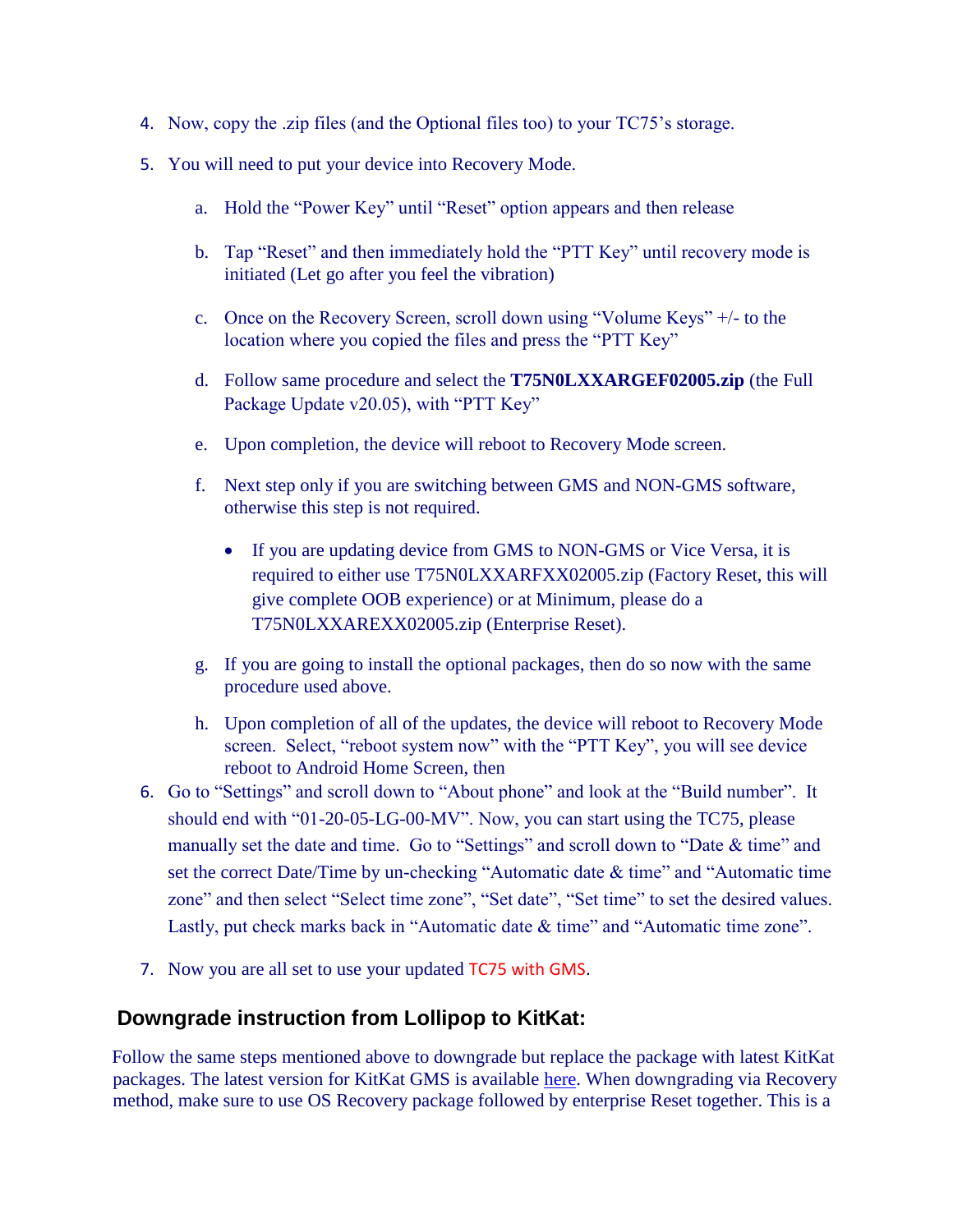must step to downgrade smoothly. A special recovery package is released to downgrade to KitKat GMS v14.04 which contains the Enterprise Reset Embedded to it. The same should be used for downgrading via MDMs (SOTI & Airwatch).

## <span id="page-5-0"></span>**Feature added/supported**

| JEN IIACS.        |                                                                                                                                                                                                                                                                                                                                                                  |
|-------------------|------------------------------------------------------------------------------------------------------------------------------------------------------------------------------------------------------------------------------------------------------------------------------------------------------------------------------------------------------------------|
| <b>SPR Number</b> | <b>Details</b>                                                                                                                                                                                                                                                                                                                                                   |
| 26919             | Video Capture fixed Duration does not take effect                                                                                                                                                                                                                                                                                                                |
| 30095             | HostMgr is not setting the hostname on device                                                                                                                                                                                                                                                                                                                    |
| 29115             | Customer sees devices lock and wipe even though end user has not<br>exhausted the maximum number of incorrect passwords on lock screen.                                                                                                                                                                                                                          |
| 29048             | NPObject deleted error while using iframes in the html page                                                                                                                                                                                                                                                                                                      |
| 29618             | TC75 Key programmer configs are not consistently functional                                                                                                                                                                                                                                                                                                      |
| 29726             | TC75 device shows minor sluggishness when opening apps/navigating after<br>white listing is applied                                                                                                                                                                                                                                                              |
| 29030             | While deploying key-config.xml into device over the air it is not consumed<br>on first try                                                                                                                                                                                                                                                                       |
| 29355             | Audio volume cannot be adjusted while PTT Pro is active on TC70/ TC75.<br>TC70 and TC75 with the 2.5MM headset dongle and standard Zebra PTT<br>single ear headsets. When the headset is plugged in and PTT PRO is active,<br>the volume keys do not make any effect.                                                                                            |
| 29099             | Fixed The battery percent is shown incorrectly after doing a battery swap                                                                                                                                                                                                                                                                                        |
| 31284             | We need to maintain 30ms time slot as a standard duration for all .wav or<br>logg file which is used to indicate scanning tone. The decode wav which was<br>used earlier in KitKat was taking more duration for Beep so this is excluded<br>in the future releases of scanning frameworks. we can use decode-short.ogg<br>as an alternative to get scanner tone. |

#### **SPR fixes:**

## <span id="page-5-1"></span>**Component Release Notes (only major features since last release):**

## **Fusion\_QA\_2.00.0.0.011**

**Change Details**

- Added Support for SmartMU feature.
- Fix for Fast Mschapv2 connection failures.
- Resolves the issue where MU was unable to connect to 802.11k enabled WIFI profile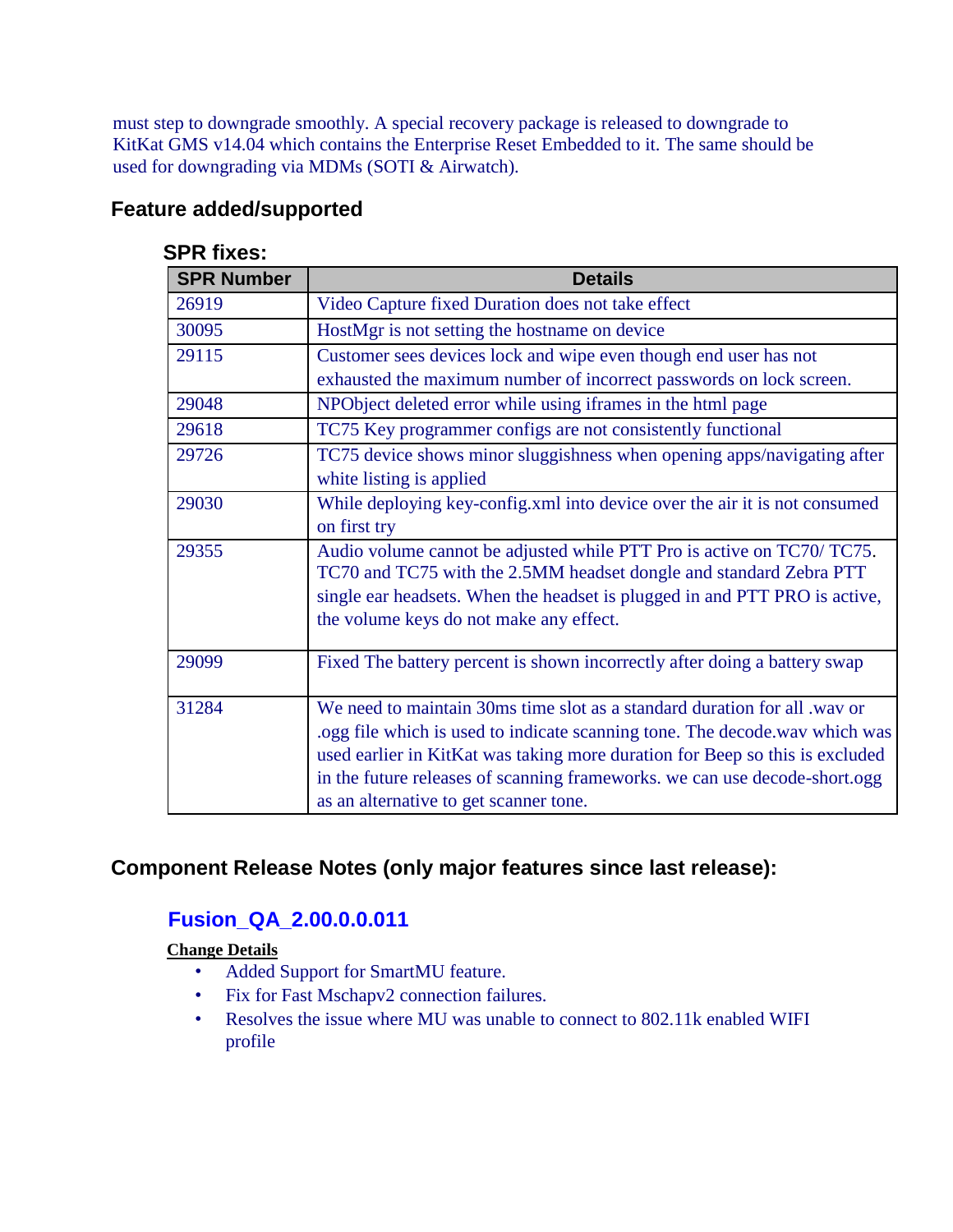- Resolves the issue where fusion logger page will either be left blank (in some cases) or it will not be updated on roaming to different BSSID's (only observed for CCKM roam).
- Resolves the issue where after Long press on connected profile to select modify network option and if we select advanced options, it should display the previous proxy auto config details as we configured before. It was failing update that info.
- Resolves the issue where DhcpInfo is not properly updating when gateway is disabled
- Resolves the issue where Mac Address is not displaying in Fusion Status
- Pre-Certification requirement to pass P2P power save test cases. Fix provided to enable P2P Power Save
- Fix for reducing the connection time delays.
- Fix for PNO (Preferred Network Offloading) when only DFS channels are enabled. On suspending the device, Host driver offloads the network info to firmware for handling scan operations.

| <b>Details</b>               | <b>Description</b>                                  |
|------------------------------|-----------------------------------------------------|
| <b>Wireless LAN Radio</b>    | 802.11a/b/g/n/d/h/i/k/r                             |
|                              | 5GHz: $802.11a/n$ — up to 150 Mbps                  |
| <b>Data Rates</b>            | 2.4GHz: $802.11b/g/n$ — up to 72.2 Mbps             |
|                              | Chan 36 - 165 (5180 - 5825 MHz); Chan 1 - 13        |
|                              | $(2412 - 2472 \text{ MHz})$ ; Actual operating      |
|                              | channels/frequencies depend on regulatory rules and |
| <b>Operating Channels</b>    | certification agency                                |
|                              | WEP, WPA - TKIP, WPA2- TKIP, WPA2-TKIP              |
|                              | AES EAP TTLS, PAP, MSCHAP, MSCHAP v2,               |
|                              | PEAPv0-MSCHAPv2, PEAPv1-<br>EAP-GTC,                |
| Security and Encryption      | EAPTLS, EAP-FAST, LEAP                              |
| Multimedia Wi-Fi Multimedia™ | (WMM)                                               |
|                              | WFA (802.11n, WMM), WMM-PS, CCXv4, Wi-Fi            |
| <b>Certifications</b>        | Direct, WPS2.0                                      |
| <b>Fast Roam</b>             | PMKID caching, Cisco CCKM, OKC, 802.11r             |
|                              | Bluetooth; USB 2.0 OTG Host docking interface;      |
|                              | 802.11r and 802.11k for enterprise voice roaming    |
| <b>Network Connections</b>   | included                                            |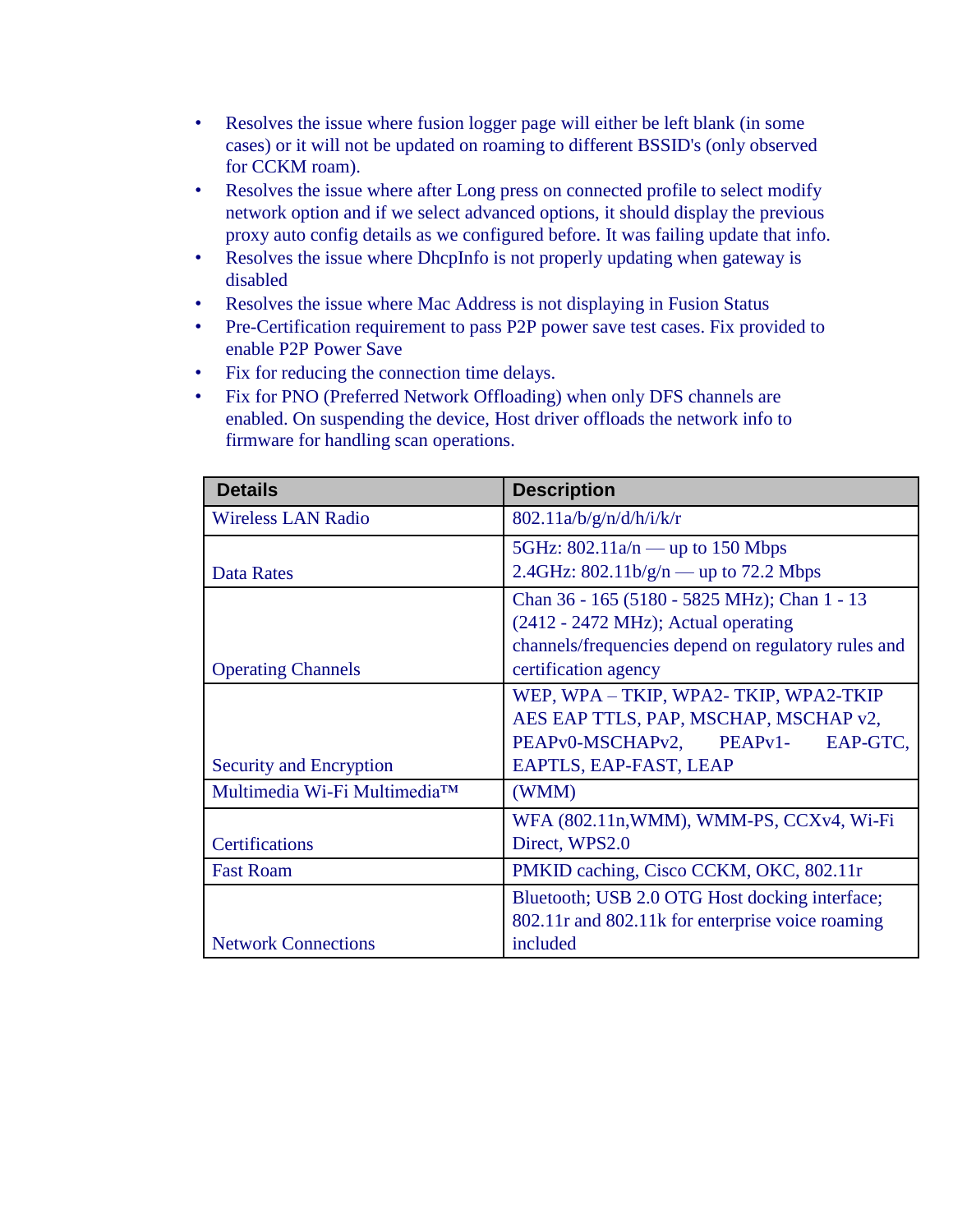# **Mx / OSX: QC.51.5.2.7/MXMF: 5.3.1.0**

| <b>Feature</b>                       | <b>Brief Description</b>                                    |
|--------------------------------------|-------------------------------------------------------------|
| <b>Clear Clipboard</b>               | Clearing the data copied into clipboard                     |
|                                      | Enable/Disable the clipboard features to                    |
| <b>Enable/Disable Clipboard</b>      | cut/copy/paste                                              |
| <b>Factory Reset</b>                 | Wipe - Data+Enterprise+Cache                                |
| <b>Enterprise Reset</b>              | Wipe - Data+Cache                                           |
|                                      | Wipe -                                                      |
| <b>Full Device Wipe</b>              | Data+Enterprise+Cache+InternalSD+External SD                |
| Enable/Disable Enterprise Reset in   | API to Enable/Disable the Enterprise Reset UI in            |
| <b>Settings App</b>                  | <b>Settings Application</b>                                 |
|                                      | OSX version can be seen in Settings $\Rightarrow$ About     |
| <b>Display OSX Version</b>           | Phone $\Rightarrow$ SW Components $\Rightarrow$ OSX version |
| <b>Enable Disable AppInfo Access</b> | Enabling and disabling, App info from settings              |
|                                      | Add/delete/query packages which are allowed to              |
| Allow/Disallow App to submit XML     | SubmitXML to MxMgtFw                                        |
|                                      | MassStorage, MediaTransfer and PTP modes can be             |
| <b>Enable Disable UMS/PTP/MTP</b>    | <b>Blocked and Unblocked</b>                                |
| <b>Enable Disable External USB</b>   | Enable/Disable Mounting of External USB Pen-                |
| <b>Storage</b>                       | drive storage with device                                   |
| <b>Enable/Disable Browser</b>        | <b>Enable/Disable Native Browser Address Bar</b>            |
| Enable/Disable access to             |                                                             |
| Applications Section of Settings UI  | Hide Apps section of Settings Application                   |
| <b>Initiate NTP Sync</b>             | Enable/Disable/Initiate NTP                                 |
| <b>Ethernet Settings</b>             | Enable/Disable & TurnOn/TurnOff                             |
| Enable/Disable Use of Background     |                                                             |
| Data                                 | Enable/Disable Background data in SIM devices               |
|                                      | Enable/Disable the ability of auto correction of            |
| <b>Auto Correction</b>               | words in soft keyboard                                      |
| Wi-Fi                                | Enable/Disable Wi-Fi                                        |
| <b>WWAN</b>                          | Enable/Disable WWAN                                         |
| Safe Mode                            | Enable/Disable Safe mode                                    |
| <b>Unknown</b> sources               | Enable/Disable Unknown sources UI                           |
| Enable/Disable Home Key              | Enable/Disable Home Key                                     |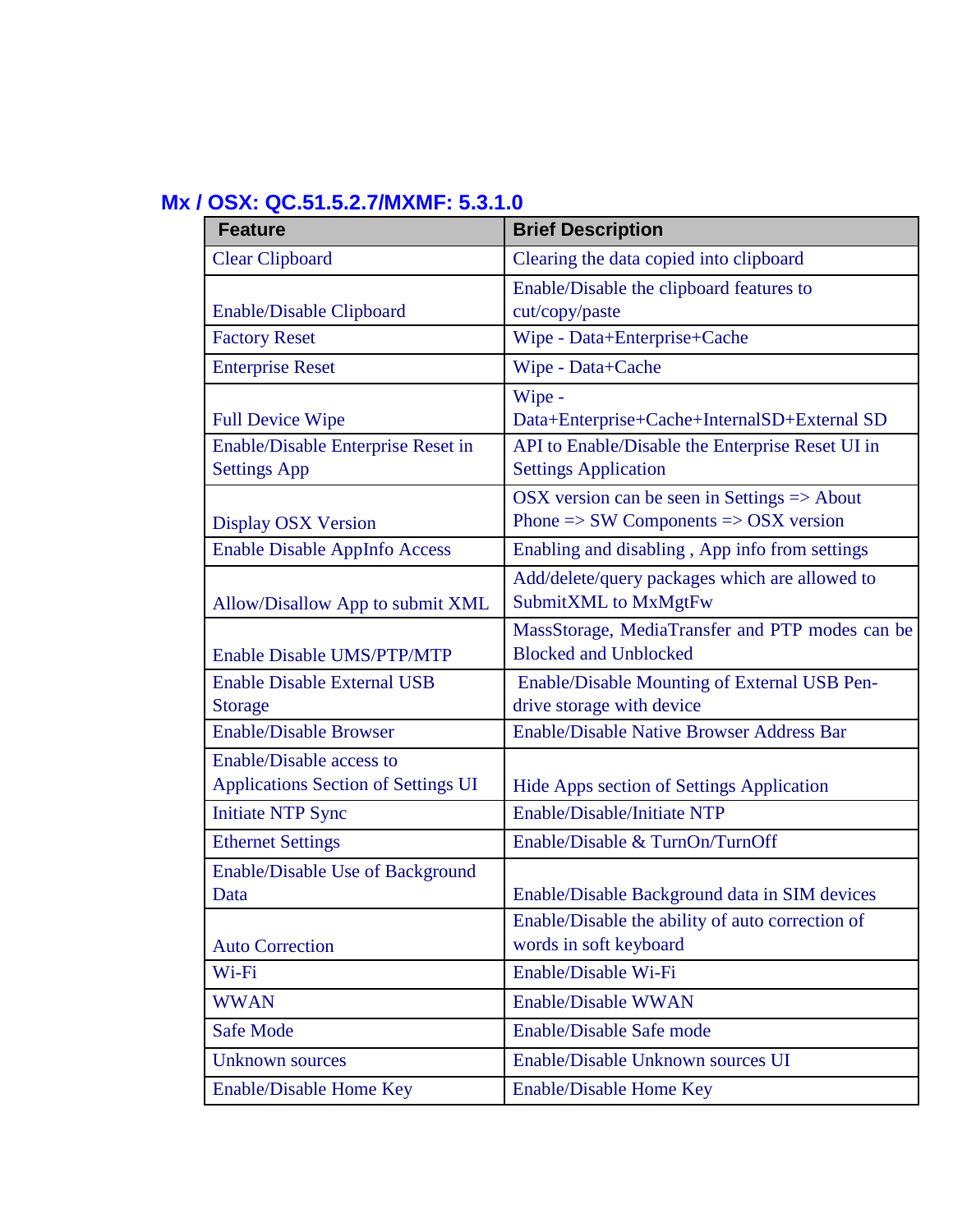| <b>BT</b> Pairing Pop up                     | Enable/Disable BT pairing pop up                     |
|----------------------------------------------|------------------------------------------------------|
| SD card Usage                                | Enable/Disable SD card Usage                         |
| <b>Enable/Disable Power button instantly</b> |                                                      |
| lock                                         | Enable/Disable Power button instantly lock UI        |
| Turn On/Off Power button instantly           |                                                      |
| lock                                         | Turn On/Off Power button instantly lock              |
| Enable Disable Airplane mode                 | Enable/Disable Airplane mode UI                      |
| Turn On/Off Airplane Mode                    | Turn On/Off Airplane Mode                            |
| Enable/Disable Power button menu             | Enable/Disable menu displayed when power button      |
| items                                        | is long pressed                                      |
|                                              | Hide/Unhide menu displayed when power button is      |
| Hide/unhide Power button menu                | displayed                                            |
| Enable/ Disables Settings Icon on            | Enable/ Disables Settings Icon on Notification drag- |
| Notification drag-down page                  | down page                                            |
| Turn On/Off Notification Bar                 |                                                      |
| (whether the bar shows and can be            | Turn On/Off Notification Bar (whether the bar shows  |
| "pulled down")                               | and can be "pulled down")                            |

## **Scanning Framework Version: 16.08.32.00**

#### **Features:**

- Firmware and Decoder versions are now displayed in DW.
- Support for DCA added.
- Support for Picklist, LCD mode, AimTimer.
- Support for Imaging APIs.
- Support for scan Inverse Aztec barcodes.
- Mail mark 09 decoder kit added
- ImagerCamera support
- Simulscan and Imaging through Scanning API
- Added support for BT RS507 and camera scanning.

### **Datawedge**

#### **Features:**

- Two new actions to Advance data formatting actions namely "Remove characters" and "Stop remove chars".
- Wake on trigger support for RS429 pluggable scanner.
- RS6000 support with new parameters.
- Enhanced UI navigation performance.
- Added pluggable serial SSI scanner connection disconnection notification support.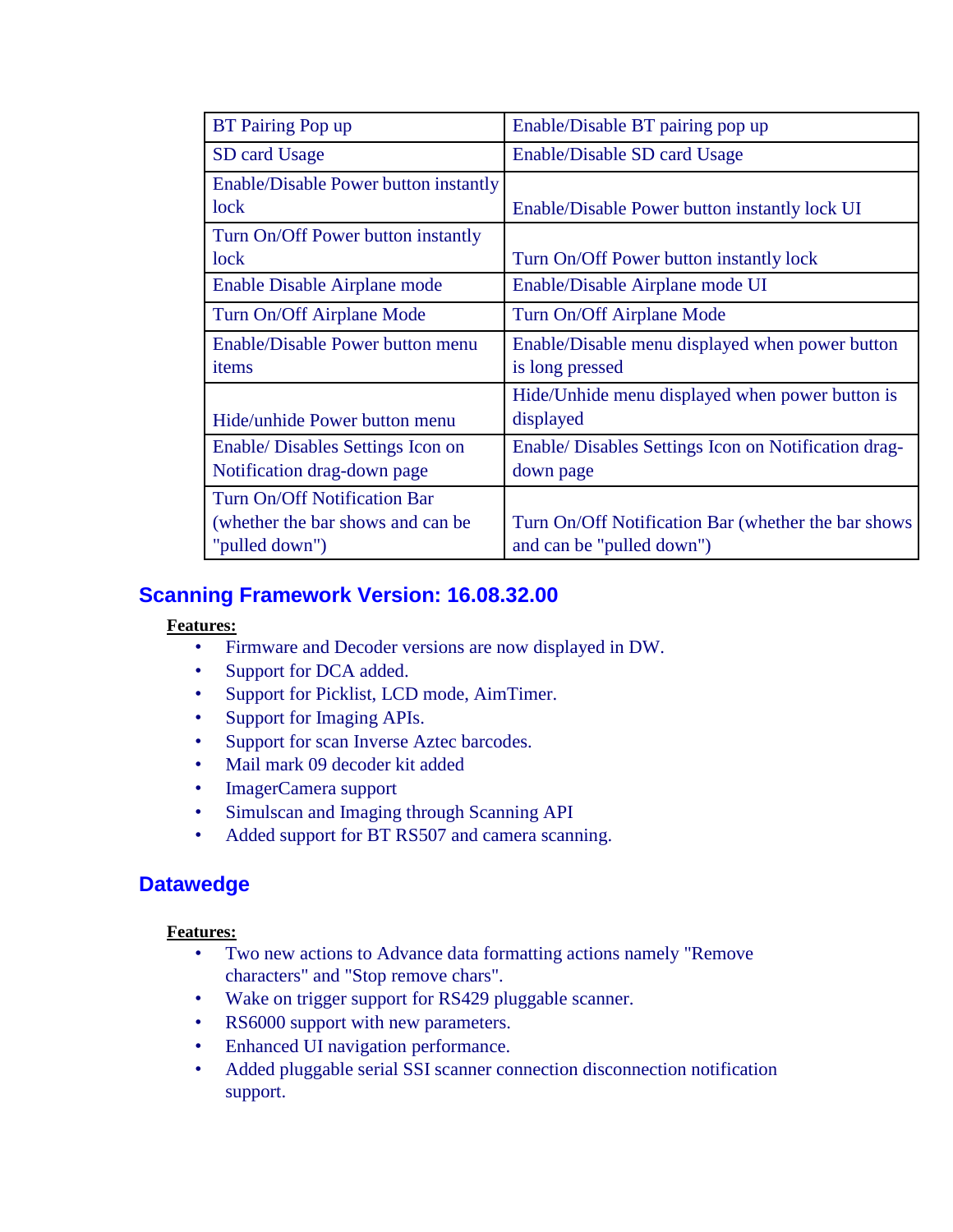# **SimulScan**

#### **Features:**

- Add the raw barcode data to the ProcessedRegion ExtraData1 field (previously unused)
- Prevent exception due to empty template path in SimulScanDemo LandingActivity
- Unable to save manually modified data after scan capture in simulscan for "Structured\_European.xml" Template.
- Fix SS-191 Remove flexiscript source from SimulScan default templates
- ImgKit Update SS\_6.6.5\_CD\_1.6.2\_OCR\_1.6.0.
- OCR Engine update (v3.1.5)
- Upgraded the OMR engine for BAXI form.
- Add barcode detection for Freeform OCR to avoid recognizing a barcode as a string of "Illllllll".
- Modified SimulScanView to just extend RelativeLayout and the view/layout.

# **EMDK**

Features:

- Enhanced the EMDKManager > ProfileManager to support simultaneous usage in multiple applications. Refer to the Usage Notes for a complete description and restriction on using this feature.
- Added support for the MX v6.0 in the Profile Manager:
	- Clock
		- Added new feature to manage Auto Time Zone whether to automatically acquire time zone from the network.
		- Added new feature to manage Military Time whether to use Military (24 hour) time format.
		- Updated to allow Manual Time Zone setting when Auto Time is On.
	- Camera Manager Some of the latest devices can now be used to take pictures using Imager. The Camera manager is enhanced to block the Imager from taking pictures.
	- Analytics Manager Added new capability to enable or disable features such as File Upload, ANR (Application Not Respond) Info Collection, Ruggedness Info Collection, Feature Usage Info Collection, Restrict SelfUpdate Wi-Fi Only, Device Info Collection and custom feature.
- Enhanced the Notification Manager APIs with the following features:
	- Added support for using the pluggable External Vibrator with WT6000 device. The earlier version of EMDK Notification Manager API supported only RS6000.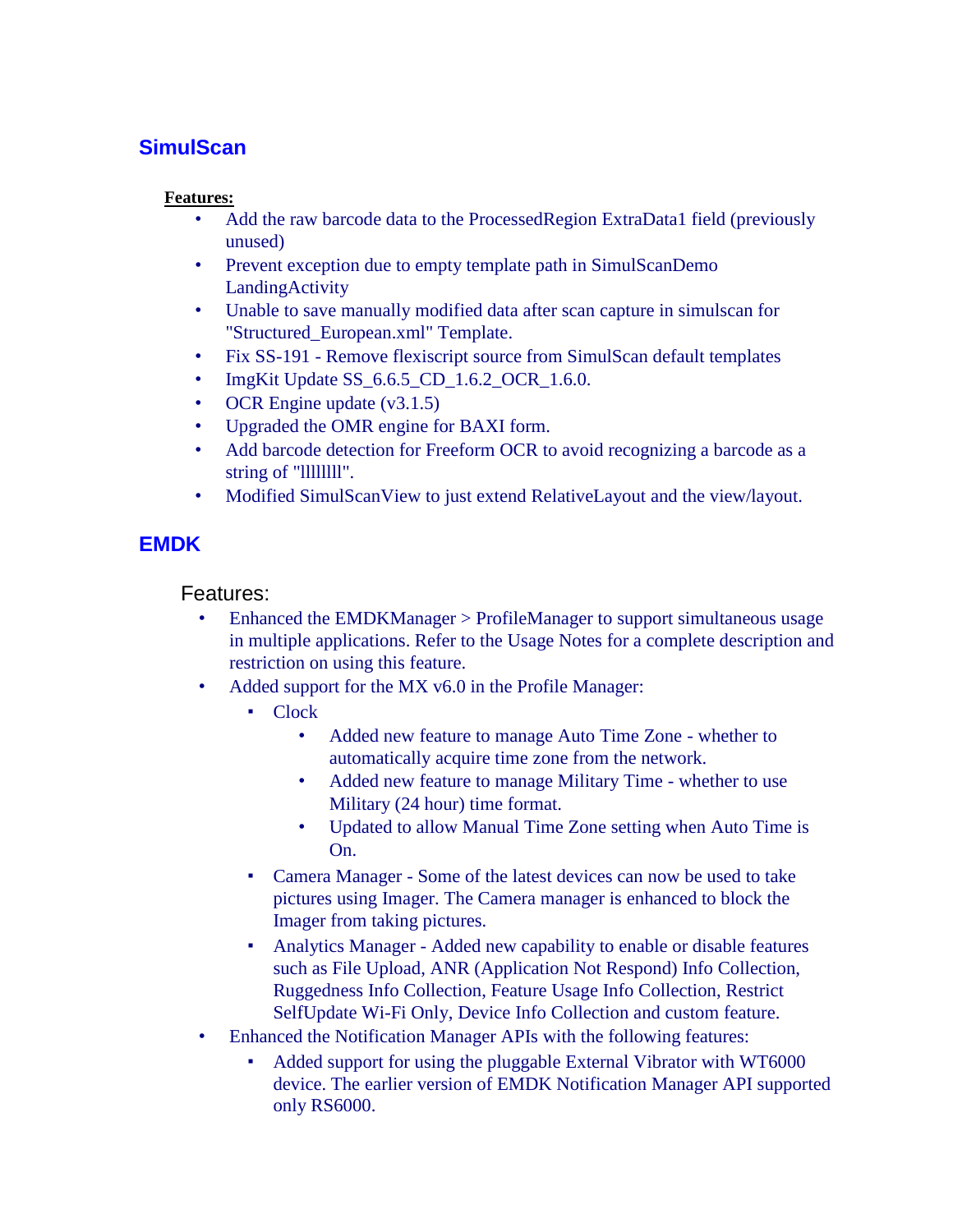- Enhanced the NotificationDevice class for canceling the active notifications on the remote device.
- Enhanced the Password fields in the Profile Manager to accept special characters.
- Added support for the MX v5.1 in the Profile Manager:
- UI Manager
	- Added new feature to set the language to localize the device to match the preferred language of the intended Device User.
	- Added new feature to enable or disable pulling down the Notification Panel.
	- Added new feature to display or hide the Settings icon in the Notification Panel.
	- App Manager Added new feature to launch an application by specifying the application name.
	- Host Manager Added new feature to set the device host name to identify device both locally and within any DNS-enabled IP-based network.
	- Bluetooth Manager Added new feature to allow or disallow the mobile device to pair with new remote devices.
	- Analytics Manager Added new capability to control the data captured by the analytics engine such as data transportation, type of information to collect and data collection scheduling.
- Updated Barcode Manager APIs with the following features.
	- Enhanced the ScannerInfo class for selecting the scanner:
- Updated the DataCapture feature in the Profile Manager.
	- Added support for additional scanner devices:
		- Bluetooth Imager 1 (please note this value is for use with RS507 only)
	- Added support for controlling the barcode decode notifications:
		- Aim Mode Enable/Disable scanner aim during scanning.
		- Illumination Brightness Controls illumination brightness of the imager.
- Added support for new WT6000 Lollipop (Android 5.1.1) devices along with RS4000 and RS6000 scanner support.
- Added support for Notification APIs to send notifications to remote devices. This feature currently supports RS6000 only. The Notification APIs can be used for controlling following notifications:
	- Line Of Sight LED, Beeping & Vibration
- Updated Barcode Manager APIs for the following features.
	- Added support for new pluggable scanner RS4000 to be used with WT6000 device
	- Added support for new Bluetooth Scanner RS6000 to be used with WT6000 device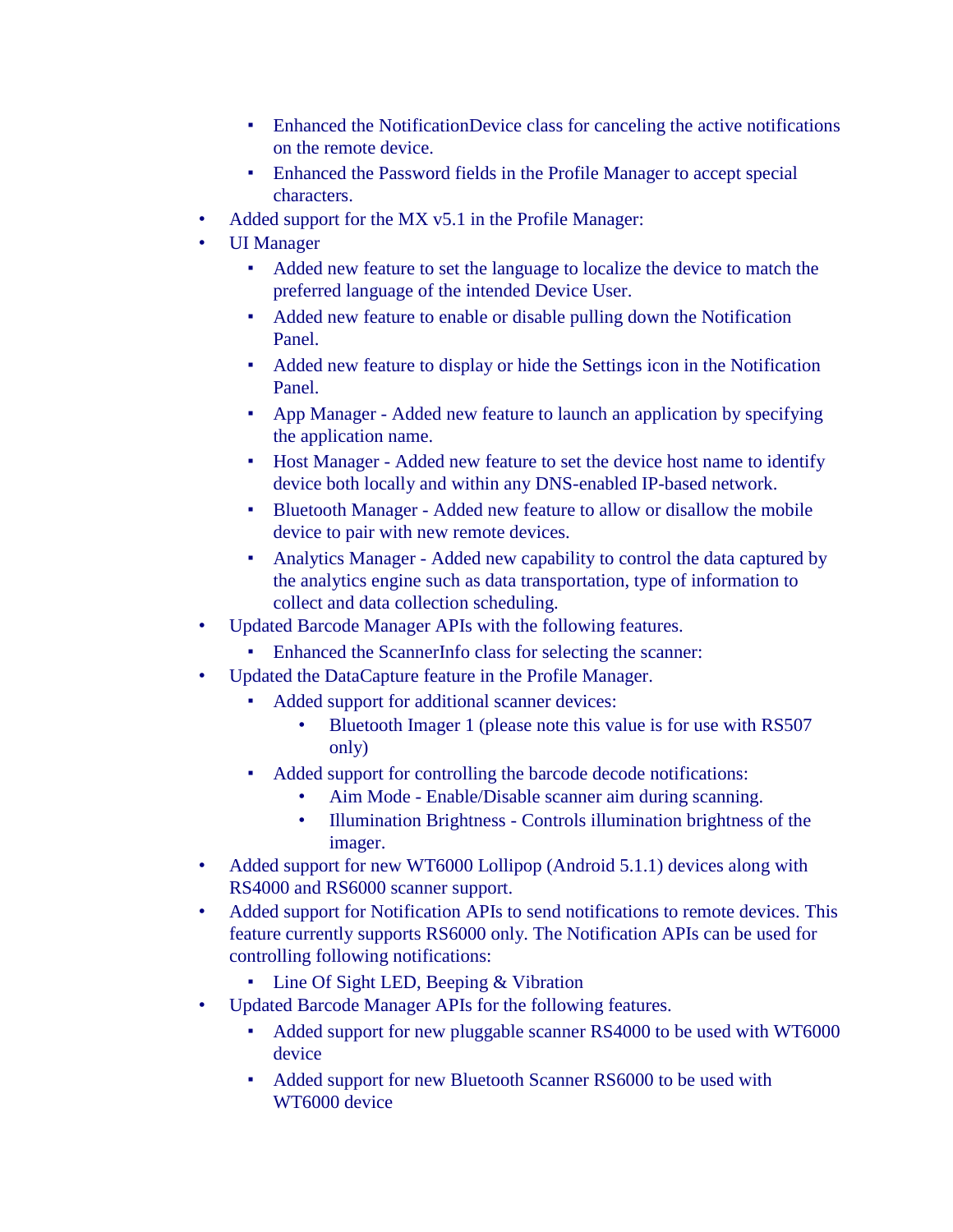- Added new scanner configurations parameters in ScannerConfig.ScanParams
- Added support for the MX v5.2 in the Profile Manager:
- Added support for the following MX v4.4 features in the Profile Manager:
- Updated DataCapture feature in the Profile Manager:
	- Added support for choosing the remote scanners such as RS507, RS4000 and RS6000. Following are the expected values:
		- Pluggable Laser 1
		- RS6000 Bluetooth Imager
	- Added support for controlling the barcode decode notifications:
		- Decode Audio Feedback Mode Controls the Audio feedback mode to be given by the host device (WT6000) and remote scanner (RS6000) upon barcode decode.
		- Decode LED Feedback Mode Controls the LED feedback mode to be given by the host device (WT6000) and remote scanner (RS6000) upon barcode decode.
- The BarcodeSample1 has been modified to support WT6000 and new scanners (RS4000 and RS6000). Now it works with default/native device orientation. In WT6000, it is working in Landscape mode.

# **RxLog**

Features:

- Added LTS plug-in support for Kernel logs
- Added 'per core cpu load' feature in RxLogger main logs

#### Fixes:

- Fixed the issue where the snapshot logs were not getting generated when one or few options are selected
- Rectified main logs file name generated through LTS plug-in.
- Fixed the issue in backup now feature where it was getting disabled once main screen goes away

## **AppGallery**

Features:

- Push Notification
	- When a New Gallery is created a notification is sent to the devices which belong to the same organization.
	- When a App is added to a Gallery a notification is sent to the devices which contains the Gallery.